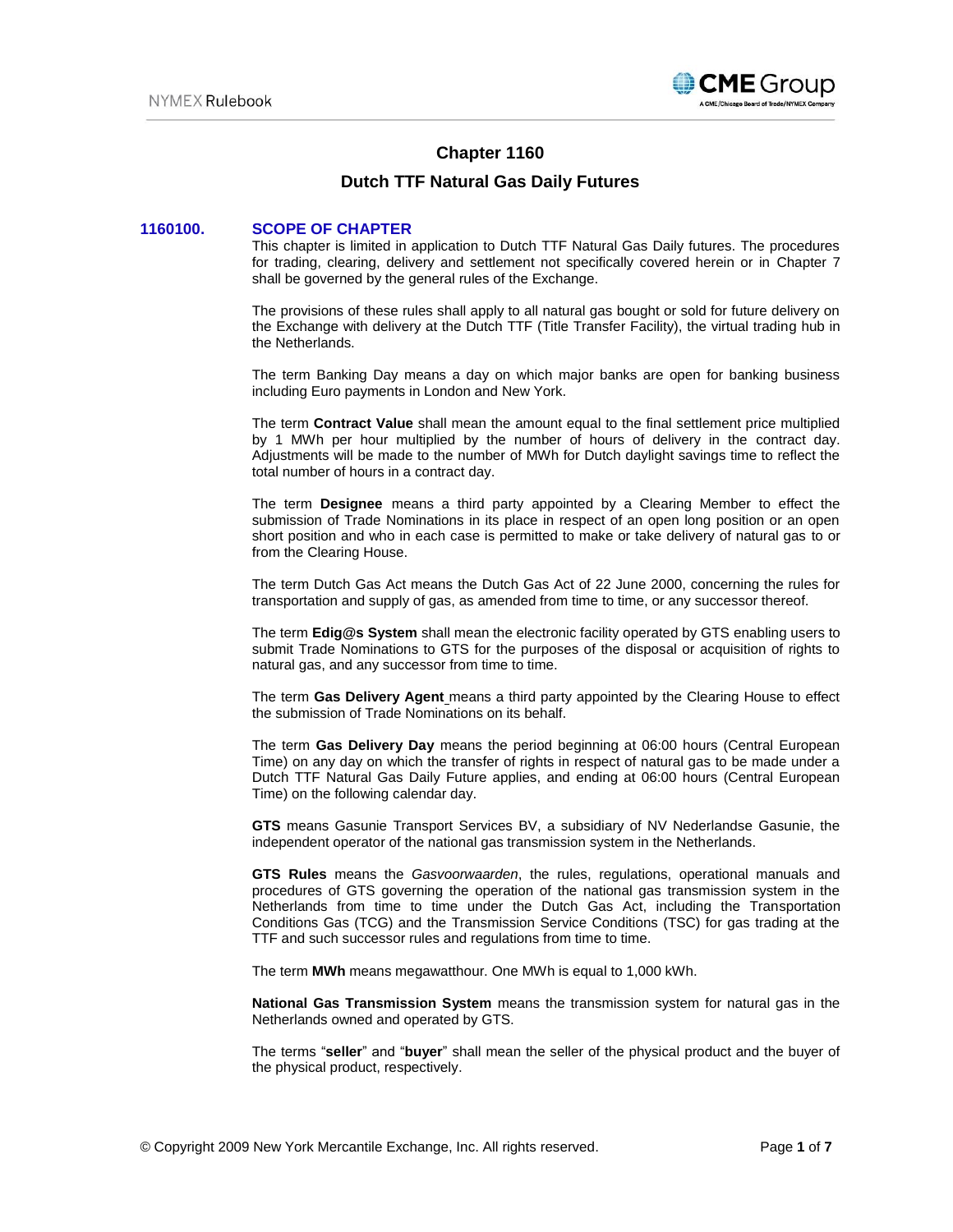

The term **Title Transfer Facility** (**TTF**) means the virtual point of delivery within the National Gas Transmission System at which the balancing of deliveries into and out of the GTS transmission system is deemed to take place for the purposes of the Transmission Service Conditions.

**Trade Nomination** means a trade nomination for the purposes of the Transmission Service Conditions, which shall include Acquiring Trade Nominations, being a trade nomination that is made by a person or, if applicable, its Designee or agent to acquire rights in natural gas at the Title Transfer Facility and submitted in the manner required by the GTS Rules and Disposing Trade Nominations, being a trade nomination that is made by a person or, if applicable, its Designee or agent to dispose of rights in natural gas at the Title Transfer Facility and submitted in the manner required by the GTS Rules.

**Transmission Code Gas** means the Decision of the Dutch Authority for Consumers and Markets, of April 21, 2016, reference ACM/DE/2016/202163, regarding the adoption of the conditions referred to in article 12b of the Dutch Gas Act, or any successor thereof.

# **1160101. CONTRACT SPECIFICATIONS**

The contract grade for delivery on futures contracts shall be "natural gas" as defined by GTS as matter that at a temperature of 15°C and at a pressure of 1.01325 bar is in a gaseous state and mainly consists of methane or other matter that due to its properties is equivalent to methane. Deliveries under the contract shall be effected by transferring rights to natural gas in the National Gas Transmission System operated by GTS through the process of making Trade Nominations. Deliveries shall be made in kWh. Deliveries shall be made on a uniform hourly rate of flow and Trade Nominations shall be submitted for the Gas Delivery Day that commences on the contract day.

# **1160102. TRADING SPECIFICATIONS**

The number of contract days open for trading at any given time shall be determined by the Exchange.

# **1160102.A. Trading Schedule**

The hours for trading shall be determined by the Exchange.

## **1160102.B. Trading Unit**

The contract quantity shall be measured in MWh. The contract quantity shall be 1 MWh (megawatthour) per hour for each hour in the Gas Delivery Day applicable to the contract day. Each contract day shall be valued as the contract quantity multiplied by the settlement price.

#### **1160102.C. Price Increments**

Prices shall be quoted in Euros per MWh. The minimum price fluctuation shall be €0.005 per MWh, on CME Globex and CME ClearPort. There shall be no maximum price fluctuation.

Prices shall be exclusive of any taxes or duties that may be applied to a transaction.

## **1160102.D. Position Limits, Exemptions, Position Accountability and Reportable Levels**

The applicable position limits and/or accountability levels, in addition to the reportable levels, are set forth in the Position Limit, Position Accountability and Reportable Level Table in the Interpretations & Special Notices Section of Chapter 5.

A Person seeking an exemption from position limits for bona fide commercial purposes shall apply to the Market Regulation Department on forms provided by the Exchange, and the Market Regulation Department may grant qualified exemptions in its sole discretion.

Refer to Rule 559 for requirements concerning the aggregation of positions and allowable exemptions from the specified position limits.

## **1160102.F. Termination of Trading**

In respect of a contract day, trading shall cease on the London business day immediately preceding the contract day, unless such day is not also a NYMEX business day, in which case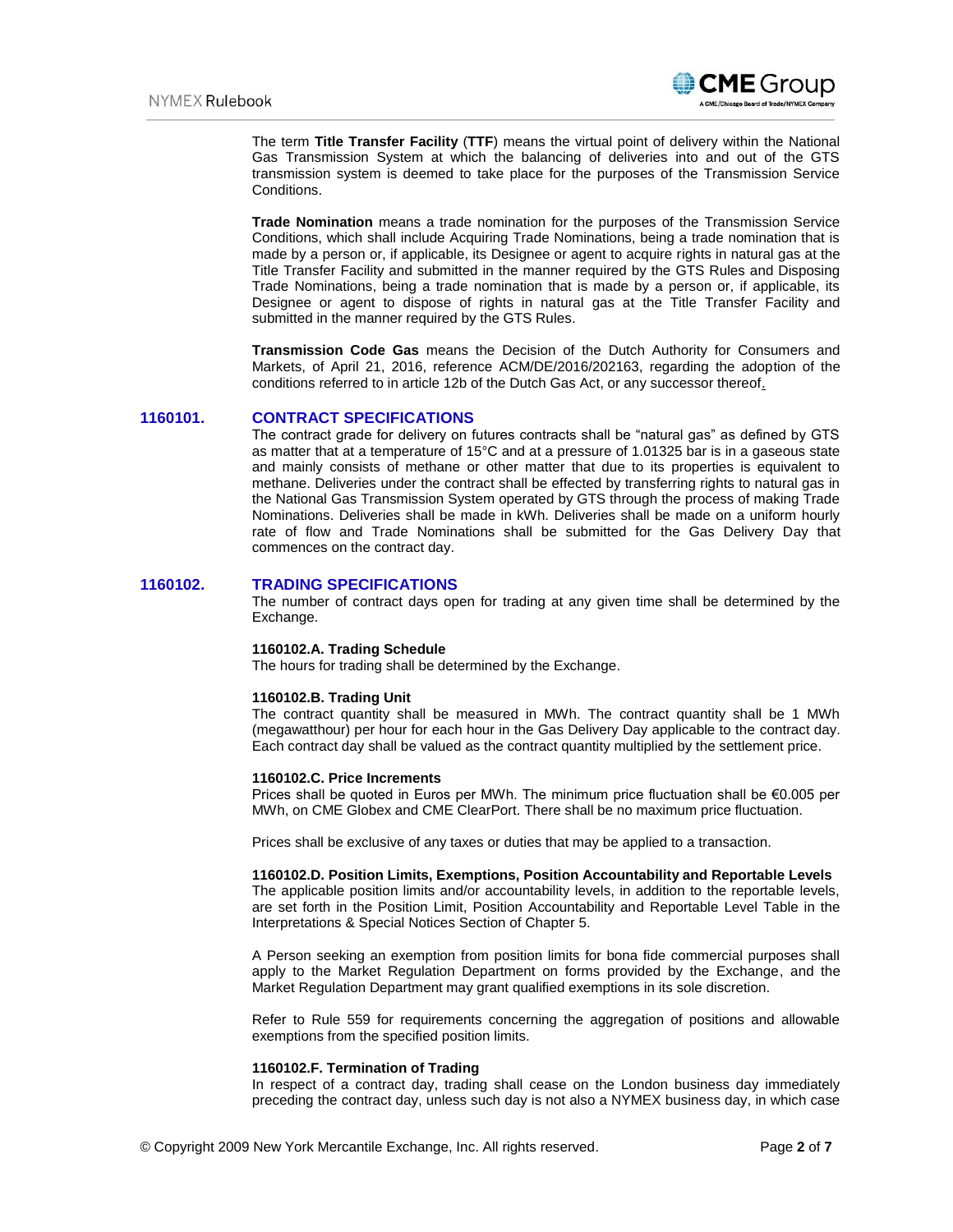

trading shall cease on the first preceding NYMEX business day that is also a London business day. On the last trading day, trading shall terminate at 16:35 hours London prevailing time. Any contracts remaining open after the last day of trading must be settled by delivery per the delivery process described below.

# **1160103. DELIVERY**

## **1160103.A. Delivery principles**

Delivery is effected by transferring title to natural gas at the TTF, through the process of making Trade Nominations in the Edig@s System which is part of the National Gas Transmission System in the Netherlands.

## **1160103.B. Delivery requirements**

The Clearing Member shall be responsible for fulfilling the delivery requirements of every Contract that it has entered into. If it is so able, a Clearing Member may directly make the required Trade Nominations in order to fulfil delivery requirements. Where a Clearing Member chooses not to make Trade Nominations itself, it must appoint a third party to act as Designee in its place. The Clearing Member must notify the Clearing House of the appointment of each relevant Designee through submission of a completed Designee Notification Form (signed by an authorized signatory of each of the Clearing Member and the Designee) to the Clearing House. A Clearing Member may appoint a different Designee in respect of any account or customer account, provided that only a single Designee may be appointed to effect the submission of Trade Nominations in respect of any single account.

The Clearing Member must ensure that:

- 1. It notifies the Clearing House of third parties acting as Designee relating to any account by submission to the Clearing House of a completed Designee Notification Form by no later than 17:30 hours London prevailing time three NYMEX business days prior to the Gas Delivery Day; and
- 2. The Designee acknowledges its appointment no later than 17:30 hours London prevailing time three NYMEX business days prior to the Gas Delivery Day of the contract in writing by email to the Clearing House.

The Clearing Member is responsible for the accuracy of information provided in any Designee Notification Form and for ensuring that the person signing the Designee Notification Form on behalf of the Clearing Member and the Designee is authorized to do so.

Each Clearing Member must ensure that it, or any Designee that it may appoint, has the right to make Trade Nominations under the GTS Rules and has access to the Edig@s System. Each Clearing Member must ensure that it, or where appointed, its Designee, will at all times comply with the terms of any applicable license or registration it holds, the GTS Rules and any other applicable law and that the Designee meets the conditions on electronic messaging and expertise and care set out in clause 3.2.0(b) and 3.2.0(c) of the Transmission Code Gas. Each Clearing Member, or any Designee appointed by the Clearing Member, must obtain and adequately maintain at all times such systems and technology as may be necessary in order to comply with such requirements.

All payments relating to Dutch TTF Natural Gas Daily Futures contracts shall be made between the Clearing House and the Clearing Member.

Unless a third party is appointed by a Clearing Member to act as Designee, the Clearing House will deliver natural gas under any contract to, and will receive the delivery of natural gas from, the Clearing Member. The Clearing House may accept delivery from, and make delivery to, third parties acting in the capacity of Designee notified by the Clearing Member to the Clearing House in accordance with this Rule.

For the avoidance of doubt, the Clearing Member shall, at all times remain responsible for the satisfactory performance of the contract including completion of its delivery, payment and other obligations under the Rules and also for the delivery obligations of any Designee appointed by the Clearing Member.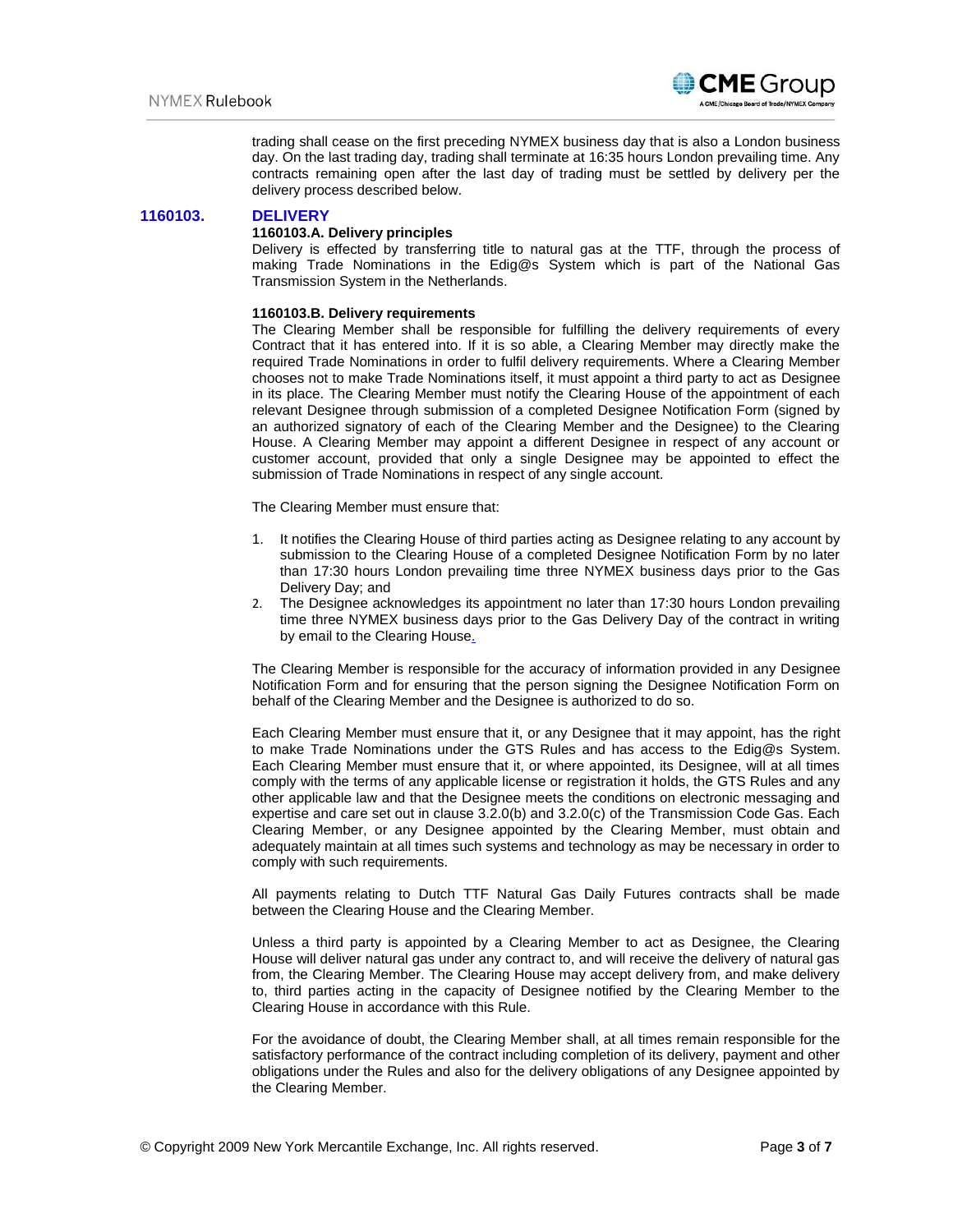

# **1160104. DELIVERY PROCEDURES**

#### **1160104.A. Delivery Process**

Delivery of natural gas shall occur on the Gas Delivery Day that commences on the contract day.

Delivery under these contracts is effected by the transfer of rights to natural gas through the process of making Trade Nominations such that the seller of natural gas (or its Designee) makes a Disposing Trade Nomination that corresponds to an Acquiring Trade Nomination made by the Clearing House, and the buyer of natural gas (or its Designee) makes an Acquiring Trade Nomination that corresponds to a Disposing Trade Nomination made by the Clearing House. Trade nominations must be made through the Edig@s System.

The Clearing House will follow a two-stage nomination process in respect of the nomination of physical delivery of positions in the Dutch TTF Natural Gas Daily Future. The Clearing House will provide Clearing Members with initial net physical delivery requirements during the last trading day in respect of a contract, but prior to the last trading time for that contract. Following the final time for trade submission on the last trading day, the Clearing House shall provide Clearing Members with final net physical delivery requirements in respect of that contract. Clearing Members shall be responsible for notifying the Clearing House in good time of any inaccuracies within these reports. This nomination process is detailed in Rule 1160105 below.

The Clearing House may appoint a Gas Delivery Agent to facilitate its processing of delivery instructions.

The Clearing House, or the Gas Delivery Agent if such an agent has been appointed, shall submit initial and final delivery instructions to the Edig@s System by the times specified in Rule 1160105. The Clearing Member, or its Designee as applicable, must submit initial and final delivery instructions to the Edig@s System by the times specified in Rule 1160105. All Trade Nominations in respect of deliveries of natural gas much be matched by no later than two hours prior to the start of the Gas Delivery Day.

# **1160104.B. Notices of Intention to Deliver and Notices of Intention to Accept Delivery**

- 1. Exchange Clearing Members having open short positions shall provide the Clearing House with a Notice of Intention to Deliver including the following information: Clearing Member firm, trading member firm, origin (customer/house), quantity, shipper code and any other information required by the Clearing House. Notices for Intention to Deliver must be submitted to the Clearing House no later than 17:00 hours London prevailing time on the last trading day of a contract day.
- 2. Exchange Clearing Members having open long positions shall provide the Clearing House with a Notice of Intention to Accept Delivery including the following information: Clearing Member firm, trading member firm, origin (customer/house), quantity, shipper code and any other information required by the Clearing House. Notices of Intention to Accept Delivery must be submitted to the Clearing House no later than 17:00 London prevailing time on the last trading day of a contract day.

## **1160104.C. Final Settlement Price**

The final settlement price on the last trading day shall be the basis for delivery.

# **1160105. TIMING OF DELIVERY**

Delivery shall be made on a uniform hourly flow rate over the course of the contract day. The detailed delivery timings set out below are subject to any amendment to the operational arrangements of GTS.

1. The Clearing House will calculate preliminary net gas delivery requirements for each account, based on positions held at the close of business on the NYMEX business day prior to the last trading day of the contract. The Clearing House shall provide a report to each Clearing Member detailing preliminary gas delivery obligations for each of the relevant accounts of that Clearing Member by 09:00 hours Central European time on the last trading day of the contract day. The report shall describe the net flows of natural gas relating to Dutch TTF Natural Gas Contracts of the Clearing Member for each relevant account for the Gas Delivery Day, to enable Clearing Members or their Designees (as applicable) to provide initial gas delivery requirements to GTS. Gas deliveries shall be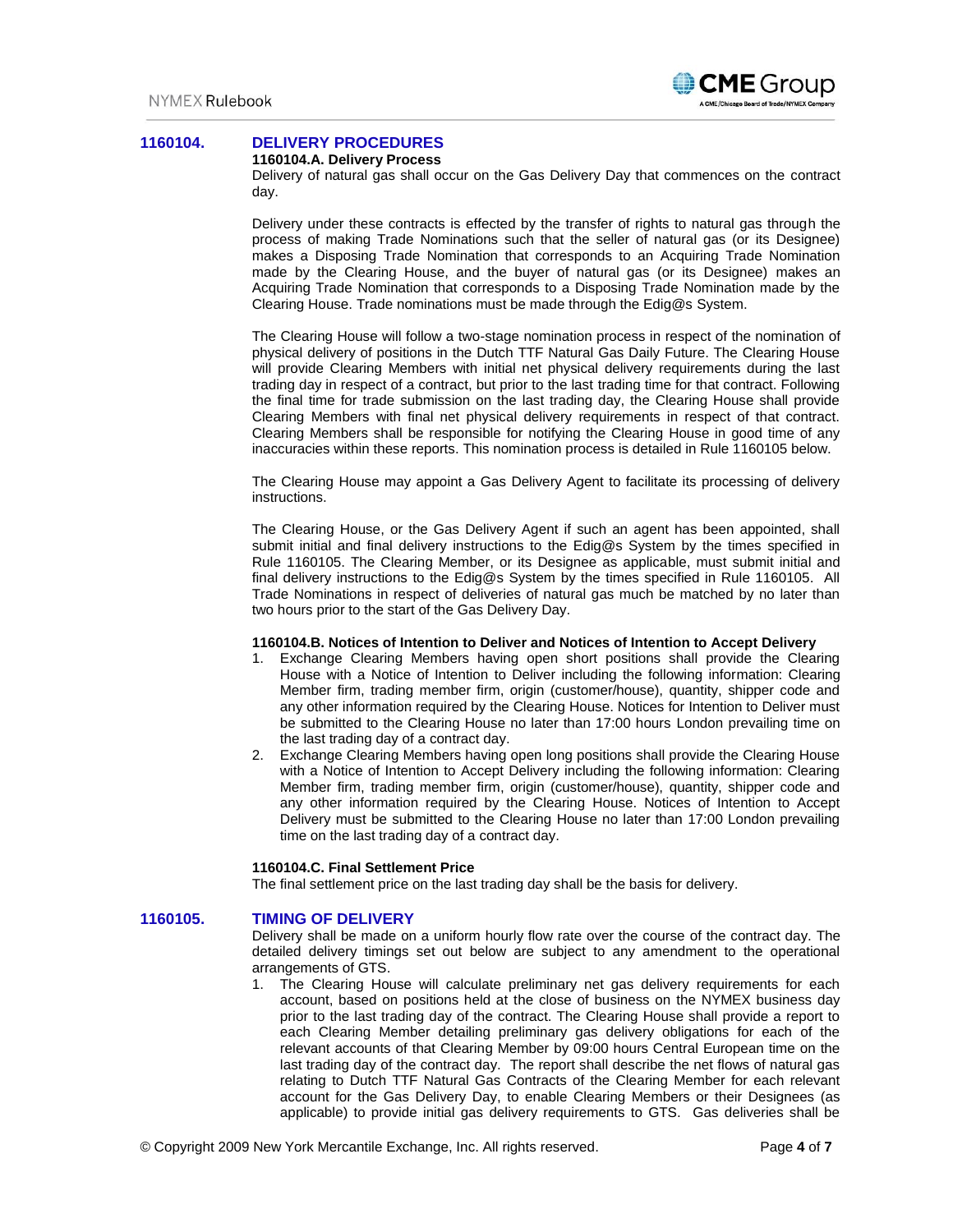

expressed in whole kWh. The Clearing House may adjust the delivery obligation of an account in order to express the delivery obligation in whole kWh, and to ensure a balanced delivery for the Gas Delivery Day. Clearing Members should report any discrepancies in this report to the Clearing House as soon as possible and in any event by 13:00 hours Central European time on the last trading day.

- 2. The Clearing House, or the Gas Delivery Agent, if such an agent has been appointed, shall aim to submit Trade Nominations to the Edig@s System by 4:00 hours Central European time on the last trading day of the contract, reflecting the delivery requirements. The Clearing Member (or its Designee as applicable) must submit Trade Nominations to the Edig@s System by 14:00 hours Central European time on the last trading day of the contract, reflecting the final delivery requirements.
- 3. Following submission of the Notices of Intention to Deliver and Notices of Intention to Accept, Delivery as detailed in Rule 1160104.B, the Clearing House shall calculate the final net delivery requirements for each account. The Clearing House shall provide a report to each Clearing Member detailing final delivery obligations for each of the relevant accounts of that Clearing Member by 18:45 hours Central European time. The report shall describe net flows of cash and natural gas relating to Dutch TTF Natural Gas Daily Futures contracts of the Clearing Member for each account. Clearing Members should report any discrepancies in this report to the Clearing House as soon as possible and in any event by 19:00 hours Central European time on the last trading day of the contract.
- 4. The Clearing House, or where appointed, its Gas Delivery Agent, shall aim to submit Trade Nominations to the Edig@s System by 21:00 hours Central European time on the r day prior to each Gas Delivery Day in the delivery period, reflecting the final delivery requirements. AllThe Clearing Member (or its Designee, as applicable) must submit Trade Nominations to the Edig@s System by 21:00 hours Central European time on the day before each Gas Delivery Day in the delivery period, reflecting the final delivery requirements.

# **1160106. DELIVERY MARGIN AND PAYMENTS**

#### **1160106.A. Definitions**

For the purposes of this Rule, "Payment Date" shall mean the second Banking Day following the start of a Gas Delivery Day unless such day is not also a NYMEX business day, in which case the Payment Date shall be the next following NYMEX business day that is also a Banking Day.

## **1160106.B. Margin**

On the last day of trading, the Clearing Member shall obtain from any buyer margin equal to the full value of the product to be delivered and the Clearing Member shall obtain from any seller margin in an amount fixed, from time to time, by the Clearing House. The buyer's Clearing Member and the seller's Clearing Member shall deposit with the Clearing House margins in such amounts and in such form as required by the Exchange. Such margins shall be returned on the second Banking Day following notification to the Exchange that delivery and payment have been completed for the Gas Delivery Day.

## **1160106.C. Payment**

On the Payment Date relating to the Gas Delivery Day, the payment made on the required Payment Date shall be based on the Contract Value for that Gas Delivery Day. The Contract Value shall be rounded to the nearest  $€0.01$ , or in the case of an exact uneven multiple of €0.005, to the nearest higher €0.01.

Delivery payment will be made during the 07:45 hours Eastern time collection cycle, or such other time as designated by the Clearing House. Thus, the cost of delivery will be debited or credited to the Clearing Member's settlement account. Long Clearing Members obligated to accept delivery must take delivery and will make delivery payment and short Clearing Members obligated to make delivery will receive delivery payment during the 07:45 hours Eastern time settlement process, or at such other time designated by the Clearing House, on the Payment Date. Adjustments for differences between contract prices and delivery prices established by the Clearing House shall be made with the Clearing House in accordance with Exchange Rules, policies and procedures.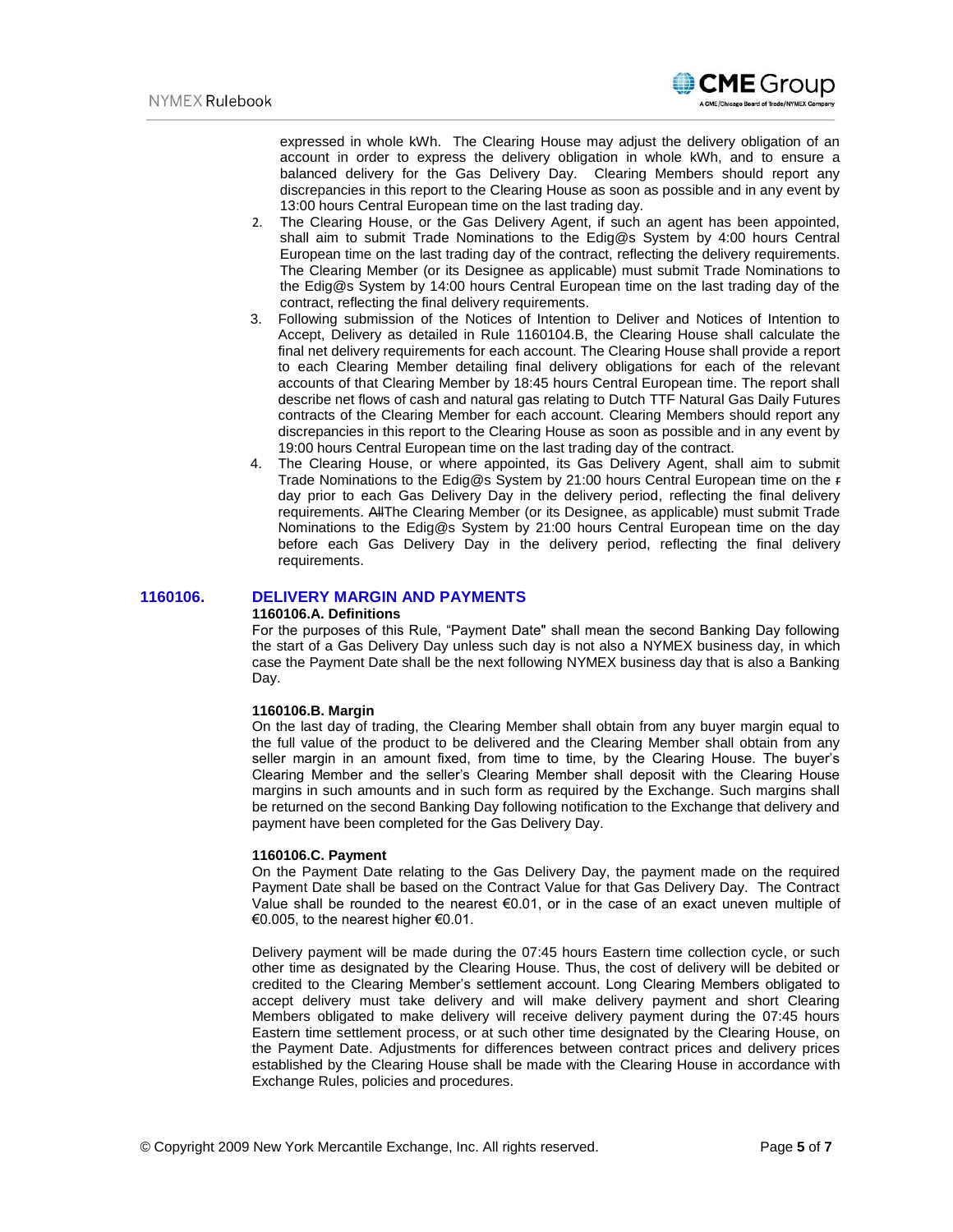## **1160107. VALIDITY OF DOCUMENTS**

The Exchange makes no representation respecting the authenticity, validity, or accuracy of any Notice of Intention to Deliver, Notice of Intention to Accept Delivery, check or any document or instrument delivered pursuant to these rules.

## **1160108. IMBALANCE CHARGES**

Without prejudice to Chapter 7, where a buyer or seller fails to submit a valid Trade Nomination for the Gas Delivery Day, such that the Clearing House experiences an imbalance within the National Gas Transmission System, the Clearing Member shall make a compensation payment to the Clearing House for the full amount of any imbalance charges imposed on the Clearing House by GTS. The Clearing House may also require an additional compensation payment from a Clearing Member that fails to submit a valid Trade Nomination to cover any additional costs, express or implied, experienced by the Clearing House in the course of remedying the failed submission and failure to deliver.

# **1160109. VAT**

While contract prices shall be exclusive of any taxes or duties, should Value Added Tax (VAT) be payable on Dutch TTF Natural Gas Daily Futures, the relevant buyer shall be responsible for ensuring that it accounts for such VAT to the relevant tax authority under the reverse charge procedure where applicable.

Prior to entry into any Dutch TTF Natural Gas Daily Futures Contract, Clearing Members must provide such information reasonably requested by the Clearing House for the purposes of determining the applicability of VAT or other taxes, including but not limited to valid VAT registration details, and for the purposes of accounting for any applicable taxes to a tax authority. The Clearing Member is deemed to represent and warrant that the information it has provided under this Rule is complete and accurate each time a contract is entered into.

Where VAT is due and payable and the reverse charge procedure does not apply, including where VAT must be declared by the buyer under the rules for the place of supply for natural gas delivered within networks, the buyer must make payment of such VAT to the Clearing House as seller at the same time as the payment of the purchase price.

Where the reverse charge procedure applies, the Clearing Member warrants and represents that the relevant buyer has a valid VAT registration and will account for any applicable VAT to the relevant tax authority under the reverse charge procedure.

#### Where

(a) the reverse charge procedure is not applicable; or

(b) the relevant buyer under a Dutch TTF Natural Gas Daily Futures contract:

- (i) is not domiciled and has no VAT registration within the Netherlands; and
- (ii) is not a "trader" or "dealer" within the meaning of the rules for the place of supply for natural gas delivered within networks; and
- (iii) uses Dutch TTF Natural Gas within the Netherlands, or

(c) the buyer intends to take physical delivery of Dutch TTF Natural Gas and such gas is not acquired for trading purposes,

the Clearing Member must notify the Clearing House prior to entry into any Dutch TTF Natural Gas Daily Futures contract.

The Clearing Member agrees to indemnify the Clearing House in respect of any VAT, interest, penalties and associated costs of the Clearing House in the event that the Clearing House does not receive any applicable VAT from the relevant buyer when due under this rule.

## **1160110. LIABILITY**

Without prejudice to the generality of the rules of the Exchange, neither the Exchange, the Clearing House nor any of its Affiliates shall be liable for any losses, liabilities, damages, claims, costs or expenses arising from or in connection with the availability or unavailability or performance or failure to perform of GTS, the Edig@s System or the National Gas